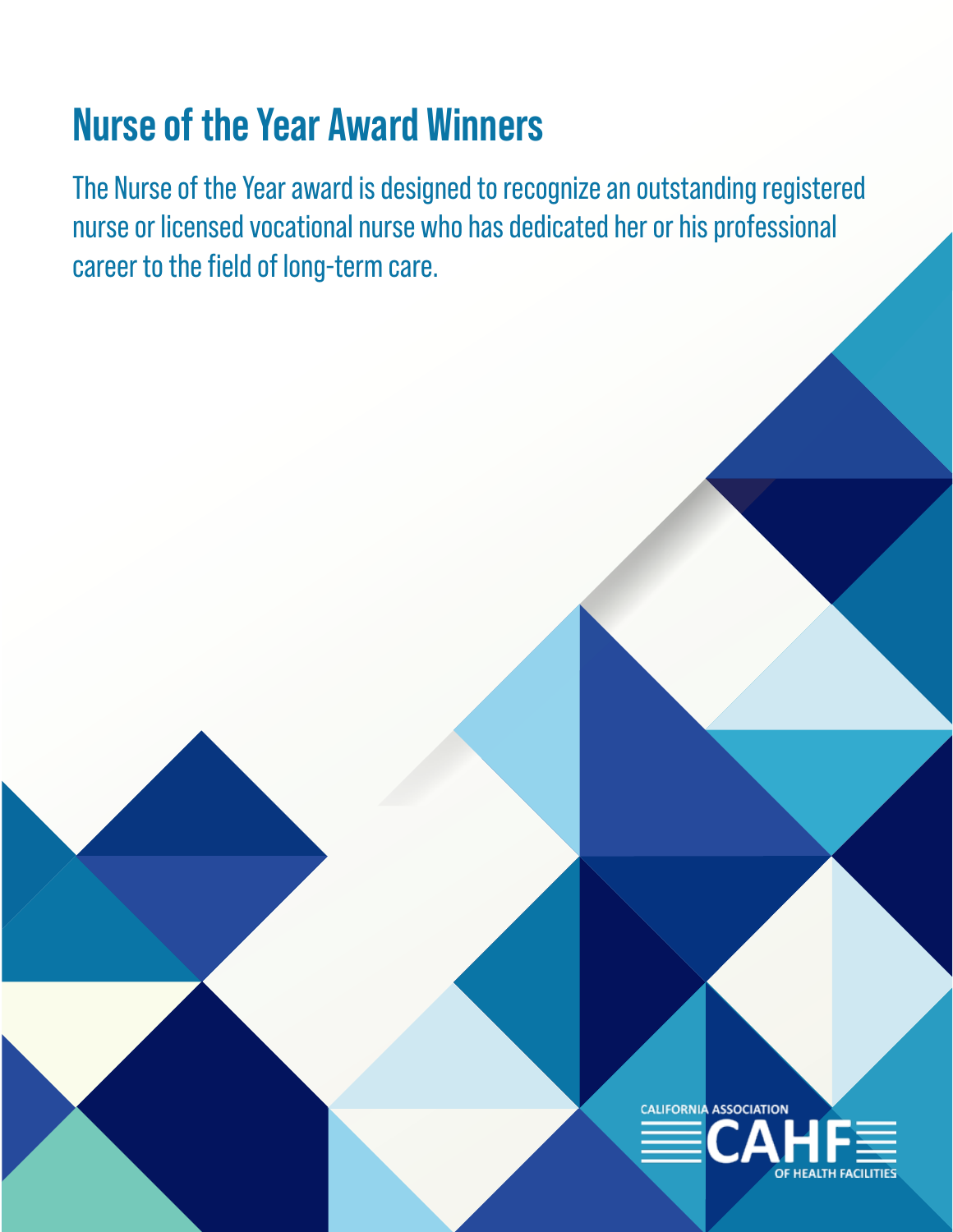

#### **Shavinder "Shavi" Kaur** Horizon Health & Subacute Fresno

Shavinder "Shavi" Kaur is a dedicated LVN with more than a dozen years of experience in long-term care.

Born in Punjab, India, Shavi migrated to the United States in 2003 after completing college in India and Europe. As a member of a family that is working in the medical field, she was inspired to join the long-term care profession and became a licensed LVN in 2009.

She joined Horizon Health & Subacute Center in Fresno in 2014, supervising 70-80 CNAs and other employees, leading CNA recruitment and onboarding, and ensuring compliance with state and federal regulations while simultaneously serving as the lead infection control nurse for the 180-bed facility.

In her current role as director of staff development/infection preventionist her skills were tested during the COVID-19 pandemic. Her ability to lead by example helped other nurses witness the determination that is needed to conquer physical, mental and emotional fatigue.



**Susan Yeranyan** Ararat Nursing Facility Mission Hills

Susan Yeranyan, RN, began her career in Armenia, as a biochemist with a degree from Yerevan State University. After migrating to the United States, she pursued her passion for healthcare by starting a career at Ararat Nursing Facility (ANF) as a certified nursing assistant. During her 25 years of employment at ANF, Susan climbed the career ladder and achieved her American Dream after her promotion to Director of Clinical Services in 2007. Susan is also a Certified Dementia Practitioner. She was the ANF Employee of the Year in 1996 and was recognized by the International Nurses Association for her excellence in nursing in 2019. Under her leadership, Ararat Nursing Facility has consistently remained a Five-Star facility. It received the AHCA/NCAL Bronze and Silver Quality Awards in 2017 and 2018, respectively. The facility plans to apply for Gold level recognition in 2020.

Susan is a true nurse, at heart and in practice. She loves touching and changing people's lives, being hands on, as well as leading and educating the next generation of nurses.